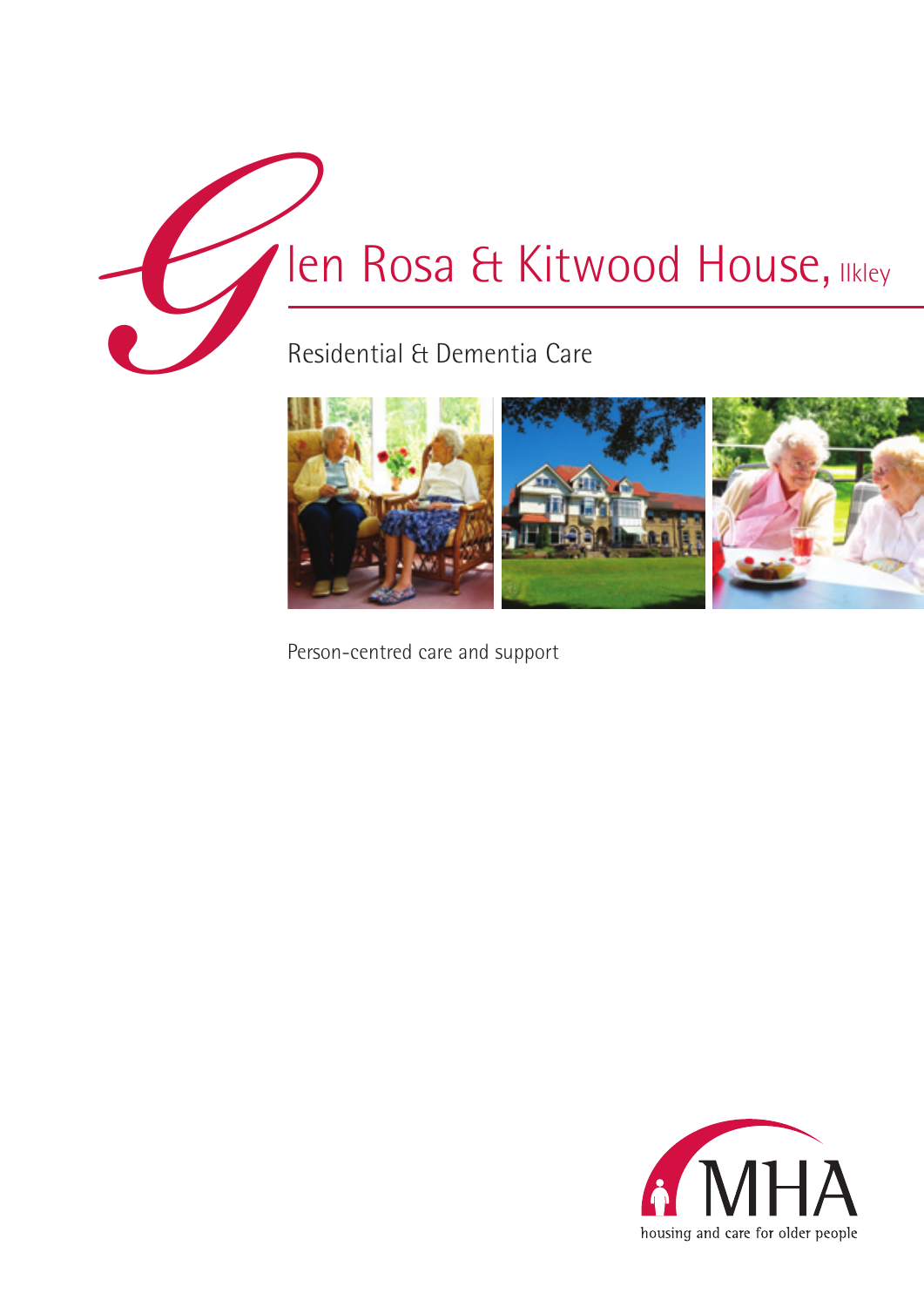

**We understand that choosing the right care environment is an important decision, and at MHA we care about your new home as much as you do. Working with older people for over 65 years, we have used our experience to develop a special service at Glen Rosa & Kitwood House offering:**

- residential and dementia care within a friendly home environment
- a personal care package tailored to meet your individual needs
- an on-site dedicated staff team to • provide you with 24-hour care.

### **MHA – Where People Care**

Making the decision to move into care can be a challenging time, and we aim to reassure you that it can be a move towards a more fulfilling later life. MHA's care homes offer a comfortable environment that provide peace of mind, security, support and stimulation. We see each resident as a unique individual and provide care that is based on respect and loving support.



#### **Glen Rosa & Kitwood House**

Glen Rosa and Kitwood House are situated within their own beautifully landscaped grounds in a quiet residential area on Grove Road in Ilkley. Here we provide both residential and dementia care in an environment designed for your ease of access and comfort, with an on-site dedicated staff team to provide you with 24-hour care and support.

#### **Your Accommodation**

As a resident, you'll enjoy staying in your own private single room, designed to make your life at Glen Rosa & Kitwood House a relaxing and comfortable one. Bright and airy, your room comes complete with high-quality furnishings and is yours to personalise to your own taste and make your own.

All rooms have modern en suite facilities, TV and telephone points, enabling you to relax and enjoy calls within the privacy of your own room.

# **The Care Team**

Our Home Manager is a fully qualified professional who leads a team including a deputy manager, team leaders, care assistants and support staff. All our staff are fully trained in MHA's high-quality care and play a vital part in the creation of a natural, homely atmosphere within Glen Rosa & Kitwood House.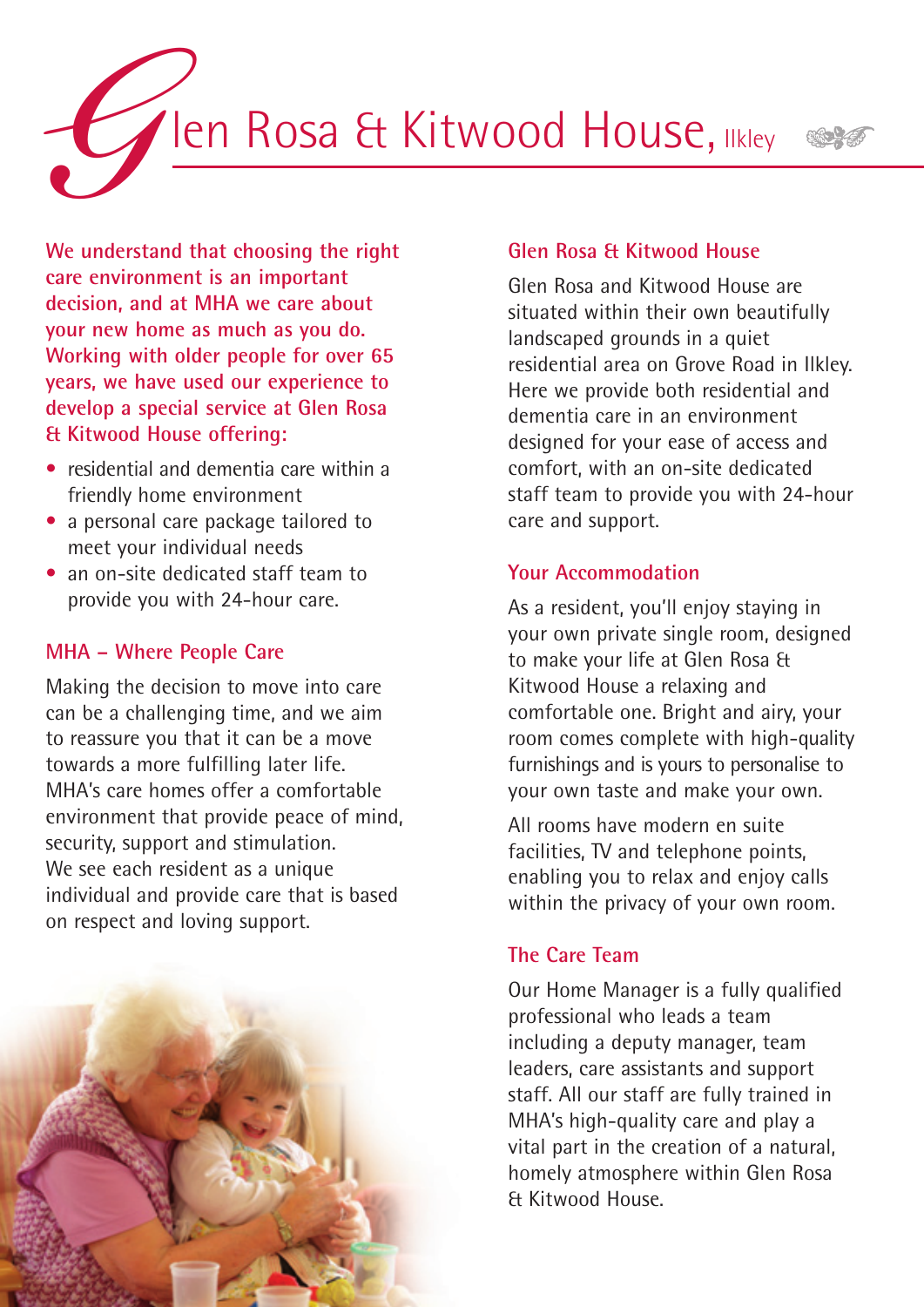#### **Your Care**

We aim to give each individual personcentred care within a calm and relaxed environment. We encourage you to share in the development of your own personal care plan and we will organise daily activities to suit your personal interests and abilities to maintain life skills.

Your keyworker will spend time with you to develop your individual care plan and inform other staff about how you wish to spend your time. This way we can ensure that we address all your personal needs.

Dementia Care - MHA recognises each person as a unique individual. By getting to know the person and his/her life history, we aim to understand the meaning behind behaviour and plan our care to reduce any frustrations and improve well-being. Most importantly we ensure each resident is treated with the respect and dignity that we all deserve.

# **Health Care**

As a resident of Glen Rosa & Kitwood House, you will have access to the full spectrum of local health and medical services such as your own GP, hospital appointments and community nursing services. The chiropodist, optician, occupational therapist and dentist all visit residents regularly.

All you need to do is inform a member of our care team if you would like to make an appointment with one of these health professionals.

# **Cleaning and Laundry**

Our domestic assistants are responsible for the cleanliness and maintenance of the home and will provide you with a thorough room cleaning service on a regular basis.

Our laundry facilities are fitted out to commercial standards and your personal washing will be carefully cleaned and returned to you within 48 hours.

# **Meals and Refreshments**

Our food is freshly prepared on site by highly trained and experienced staff. Daily menus are prepared in consultation with residents, and this enables us to provide you with a tasty and interesting diet. All of the catering staff are further trained in meeting any specialist dietary requirements as well as your own individual preferences.

We serve meals three times per day in our dining rooms, plus morning coffee with biscuits and afternoon tea.

# **Security and Peace of Mind**

Help is always at hand with our emergency call system. A call bell point is provided in each room so that in an emergency the care staff can come to your aid immediately – 24 hours a day, 365 days a year.

Our external doors are all controlled by an alarm, making the home secure and our fire alarm is tested every week. We regularly update staff on fire precautions and procedures.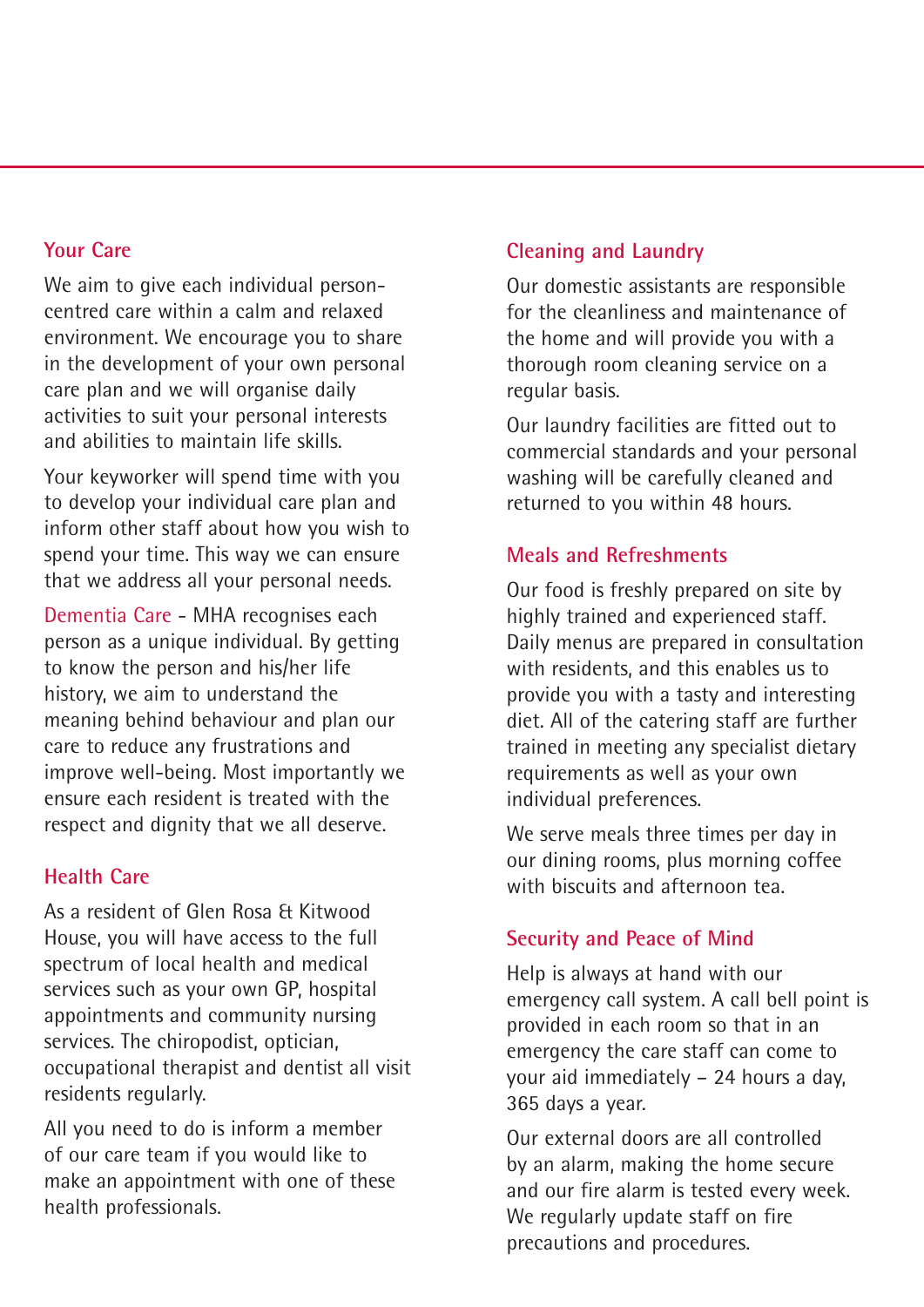#### **Social Facilities**

Glen Rosa and Kitwood House have a number of residents' communal areas including spacious TV lounges, dining rooms, seating areas and tea bars. You'll find all these areas very sociable and popular meeting places for residents.

Whilst we always respect your privacy, we have our own Activities Co-ordinator who organises a complete schedule of activities for you to take part in if you wish. These include painting, crafts, singalongs, books on tape, physical fun, games, bingo and speciality coffee mornings. Theatre groups, musicians and entertainers visit regularly and we also like to organise social events such as outings and bus or boat trips.

# **Community Facilities**

Ilkley boasts a superb location at the southern end of the Yorkshire Dales. Just above the town is Ilkley Moor, with its famous 'Cow and Calf' rocks. The town is home to the Airedale Symphony Orchestra and is also the starting point for the Dales Way long-distance footpath. Other community facilities within easy reach of the home include the park and town centre with the post office, supermarkets, shops and library.

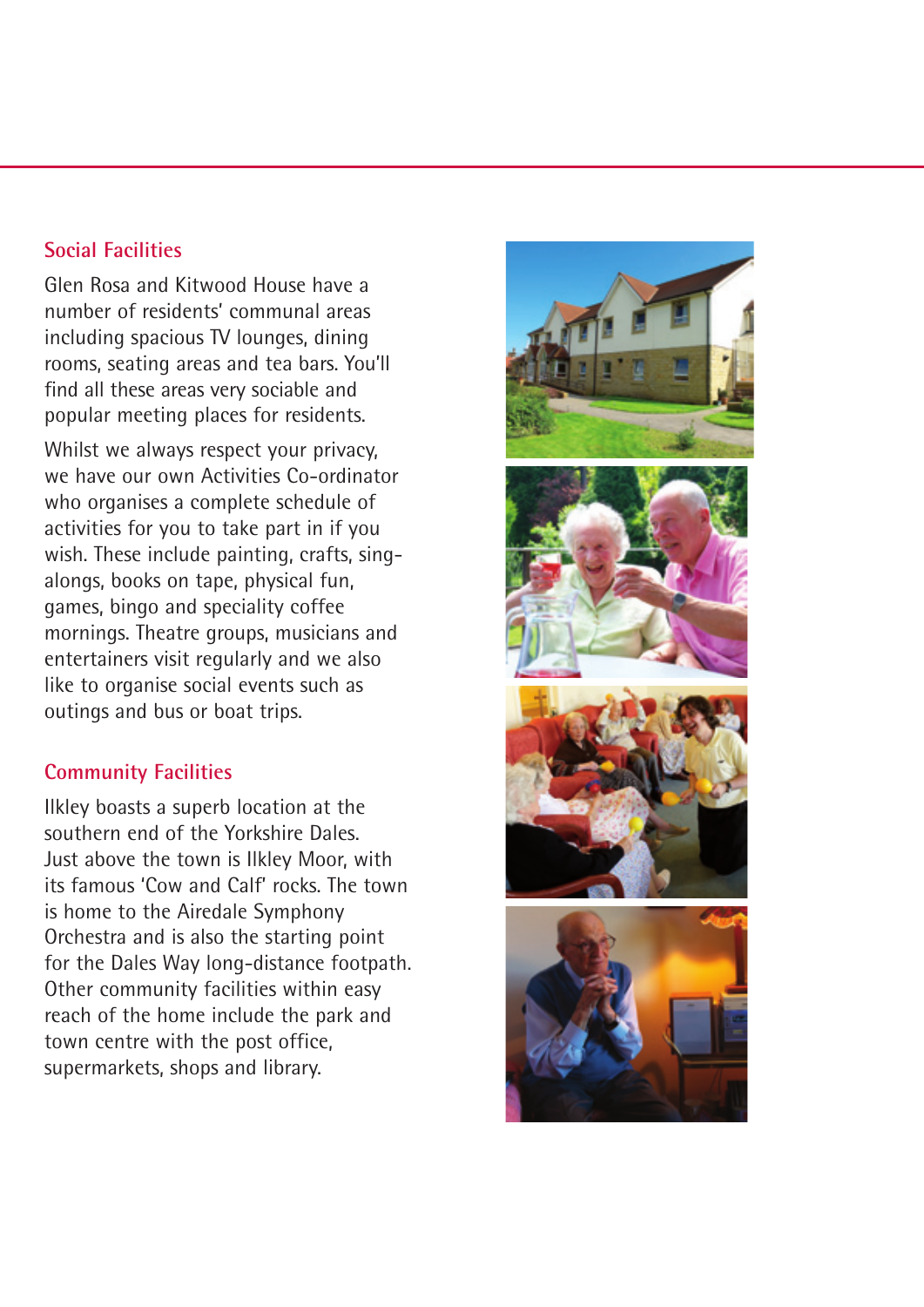# **Quality Standards**

We operate our own Quality Standards Programme that is constantly audited and monitored to ensure the highest standards in all areas. MHA has been highly praised for excellent service by the Care Quality Commission, the Centre for Policy on Ageing and the Government's Audit Commission. If you would like further validation of our standards and quality of services, please do not hesitate to ask.

# **Spiritual Well-being**

At MHA, we support each older person to live life in the way that they wish, providing opportunities for fulfilment.

We believe that spiritual well-being is achieved by nurturing the human spirit: through relationships and positive experiences – be they with God, family and friends, animals, nature, music, art or other creative activities.

In addition to our care staff and many volunteers, we have our own Chaplain who is available for pastoral support. Our Chaplain also organises worship services for those who wish to attend and can arrange for contact with other religious ministers if you prefer.

# **Visitors**

Friends and family can visit you whenever they wish and are welcome to join you for a meal, for which we charge a small fee.

# **Where Are We?**

#### **From A65 Leeds.**

Proceed into Ilkley town centre on the A65, turning left into Brook Street through the main shopping area. Turn right at the main junction, along The Grove, with Christchurch on your left. After the church, the fourth turning left is Grove Road. Turn left and proceed past the Memorial Gardens on the right. Pass five roads on the left and, after Grove Avenue, Glen Rosa is next on the right.

#### **From A65 Skipton.**

Proceed towards Ilkley, and on the outskirts of the town, at the traffic lights, turn right along Victoria Avenue. Next, take the third turn on the left into Grove Road, the entrance to Glen Rosa is the next turning on the left.



*Map not to scale – shown as a guide only*